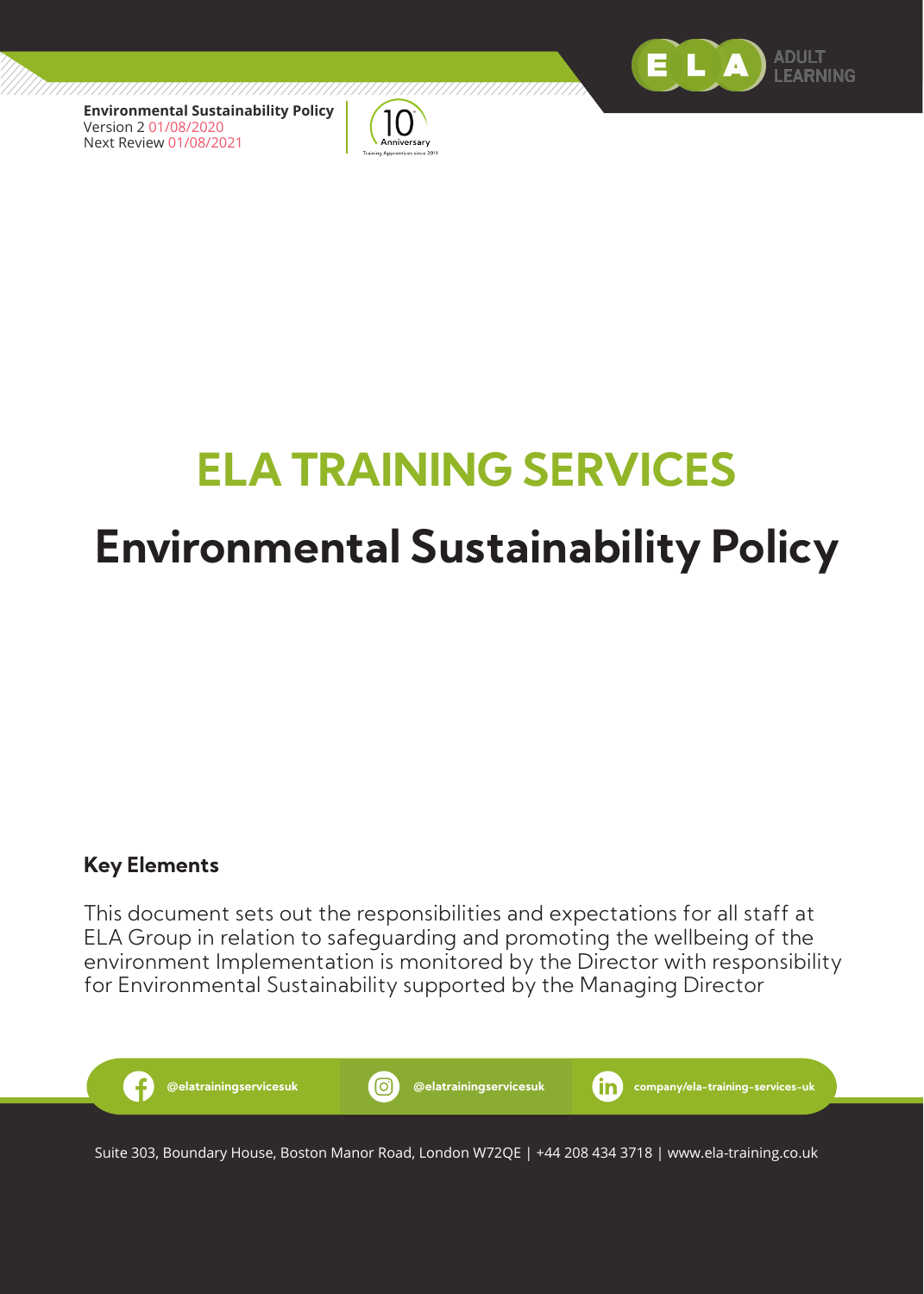

**Environmental Sustainability Policy** Version 2 01/08/2020 Next Review 01/08/2021



#### **Mission statement**

The ELA Group recognises that it has a responsibility to the environment beyond legal and regulatory requirements. We are committed to reducing our environmental impact and continually improving our environmental performance as an integral part of our business strategy and operating methods, with regular review points. We will encourage customers, suppliers and other stakeholders to do the same.

## **Policy aims**

We endeavour to:

- Comply with and exceed all relevant regulatory requirements.
- Continually improve and monitor environmental performance.
- Continually improve and reduce environmental impacts.
- Incorporate environmental factors into business decisions.
- Increase employee awareness and training.

## **Our Commitment**

Ð

- To create a culture where environmental considerations are at the forefront of decision making

- To provide environment training and development opportunities to all staff

- To promote environmentally friendly practice in the workplace and the learning environment

- To understand and balance the environmental, social and economic impacts of the decisions we make.

- To take a long-term perspective in all that we do.

- To ensure a 'whole company approach' to sustainable development and support the development of sustainable communities.

- To achieve continual improvement, through setting objectives and targets, and through monitoring and review.

- To manage our resources carefully, reducing the environmental impact of our activities.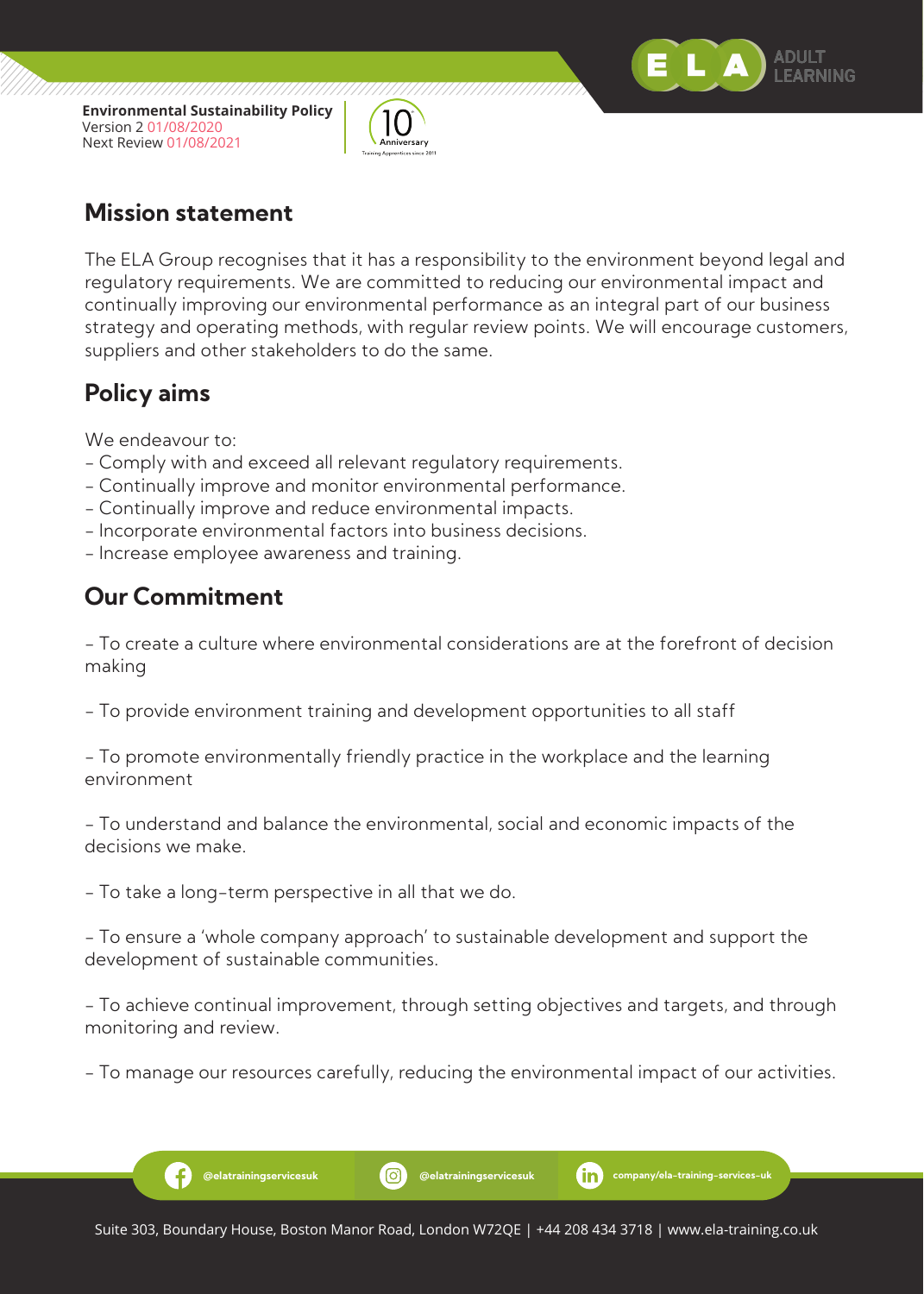

- To engage with our community, partners and stakeholders to enhance our excellent links with the communities within which we operate.

- To regularly review all our practices and procedures to ensure compliance with legislative requirements

#### **Paper**

- We will minimise the use of paper in the office.
- We will reduce packaging as much as possible.
- We will seek to buy recycled and recyclable paper products.
- We will reuse and recycle all paper where possible.

## **Energy and water**

- We will seek to reduce the amount of energy used as much as possible.
- Lights and electrical equipment will be switched off when not in use.
- Heating will be adjusted with energy consumption in mind.

- The energy consumption and efficiency of new products will be taken into account when purchasing.

## **Office supplies**

-6

- We will evaluate if the need can be met in another way.
- We will evaluate if renting/sharing is an option before purchasing equipment.
- We will evaluate the environmental impact of any new products we intend to purchase.
- We will favour more environmentally friendly and efficient products wherever possible.
- We will reuse and recycle everything we are able to.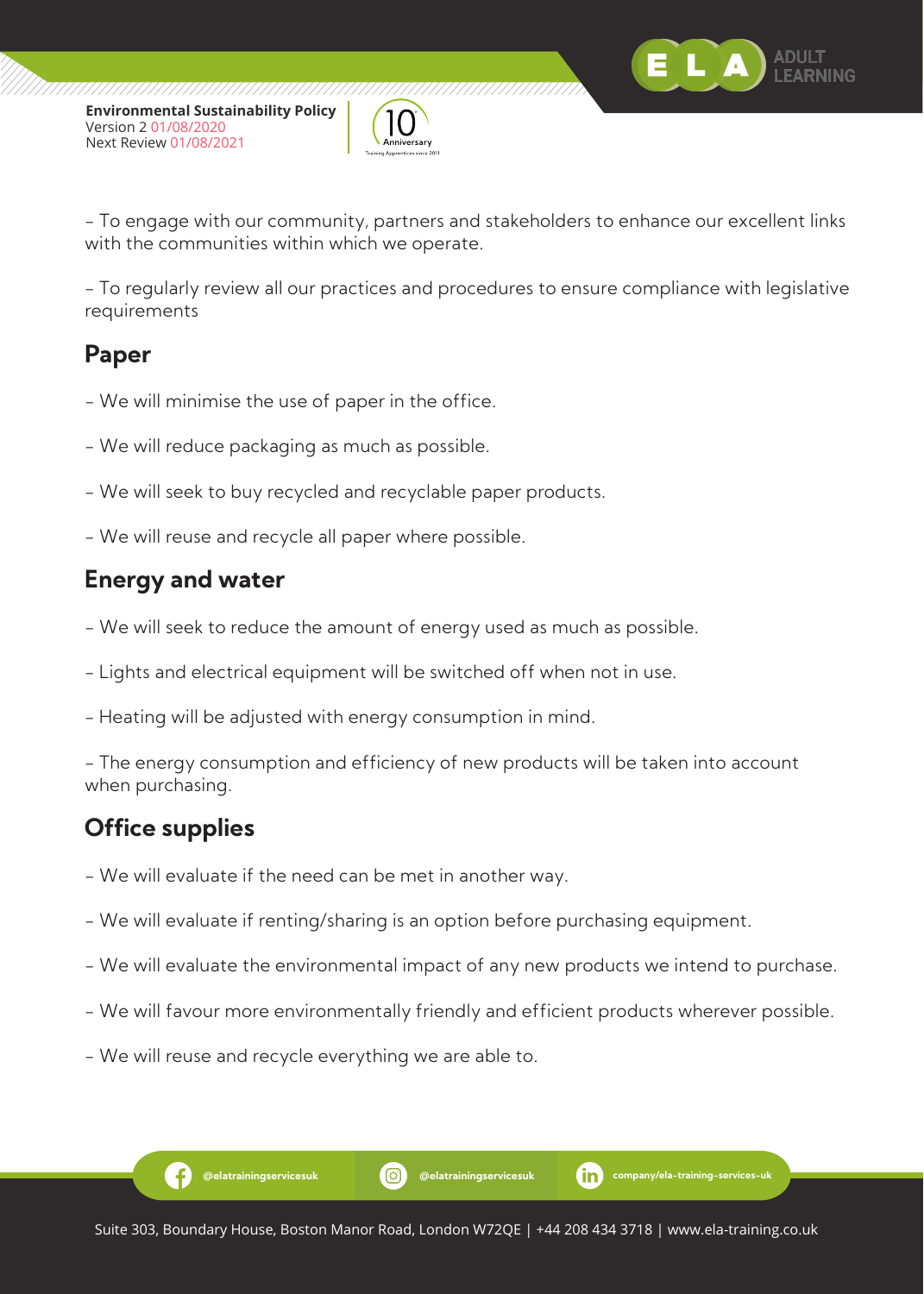



## **Transportation**

- We will reduce the need to travel, restricting to necessity trips only.

- We will promote the use of travel alternatives such as e-mail or video/phone conferencing.

- We will make additional efforts to accommodate the needs of those using public transport or bicycles.

## **Waste, Maintenance and cleaning**

- We will dispose of our waste using a registered approved waste collector

- We will observe and comply with the Waste Electrical and Electronic Equipment (WEEE) regulations (and in particular, to ensure that WEEE is not mixed with general waste and is disposed of legally)

- Cleaning materials used will be as environmentally friendly as possible.
- Materials used in office refurbishment will be as environmentally friendly as possible.
- We will only use licensed and appropriate organisations to dispose of waste.

## **Monitoring and improvement**

-6

- We will comply with and exceed all relevant regulatory requirements.
- We will continually improve and monitor environmental performance.
- We will continually improve and reduce environmental impacts.
- We will incorporate environmental factors into business decisions.
- We will increase employee awareness through training.

- We will review this policy and any related business issues at our monthly management meetings.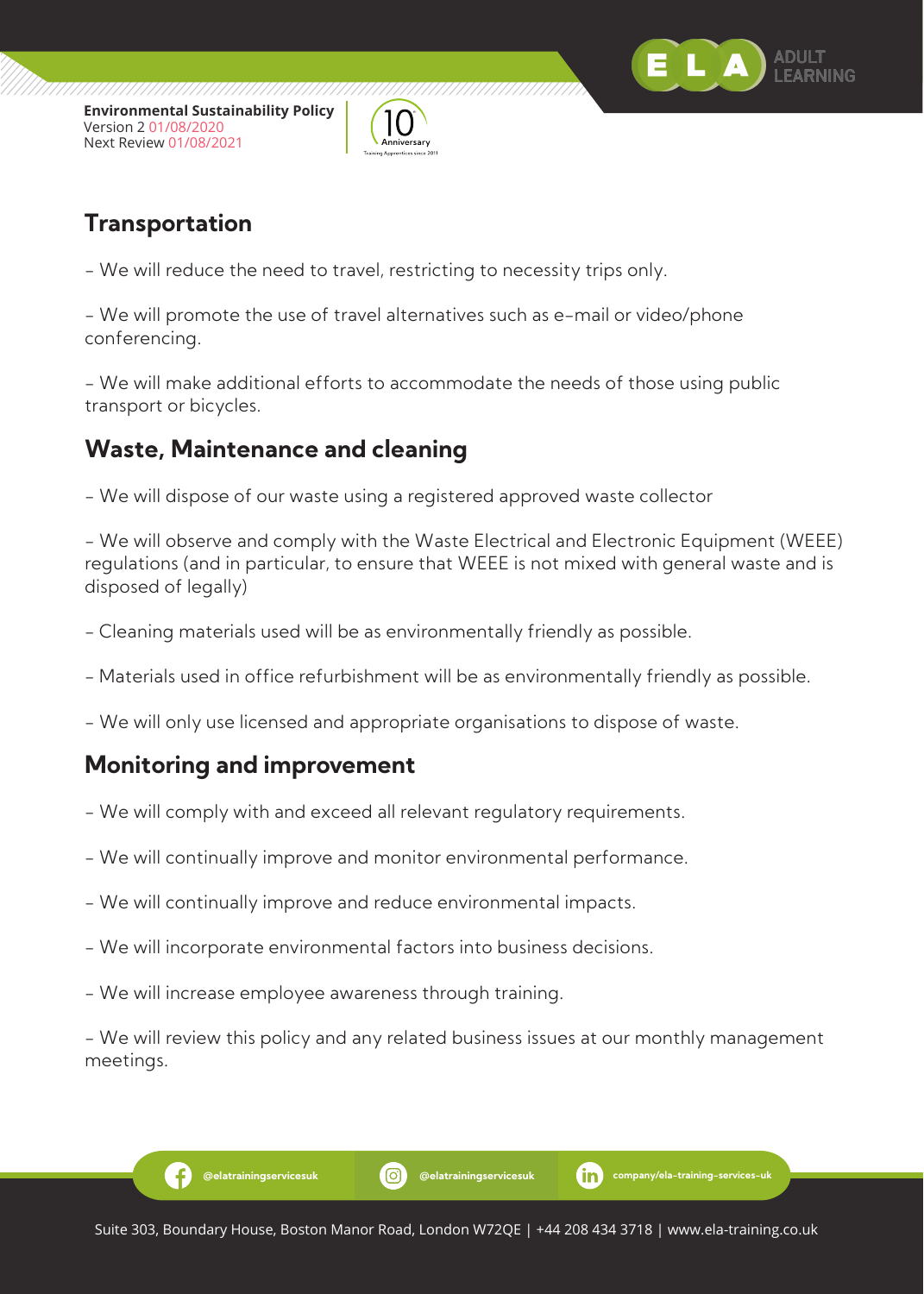



## **Culture**

- We will involve staff in the implementation of this policy, for greater commitment and improved performance.

- We will update this policy at least once annually in consultation with staff and other stakeholders where necessary.

- We will provide staff with relevant environmental training.

- We will work with suppliers, contractors and sub-contractors to improve their environmental performance.

- We will use local labour and materials where available to reduce CO2 and help the community.

## **Responsibility and Implementation**

Responsibility for ensuring the effective implementation and operation of the arrangements will rest with the Directors. The Directors will ensure that they and their staff operate within this policy and arrangements. The Directors will ensure that, where possible:

- All their staff are aware of the policy and the arrangements, and the reasons for the policy

- Decisions will be made based on minimising environmental impact

- Proper records are maintained

-6

- New environmentally friendly and sustainable working practice will be identified

- Staff will be encouraged to share their own ideas on effective working practices relevant to this policy.